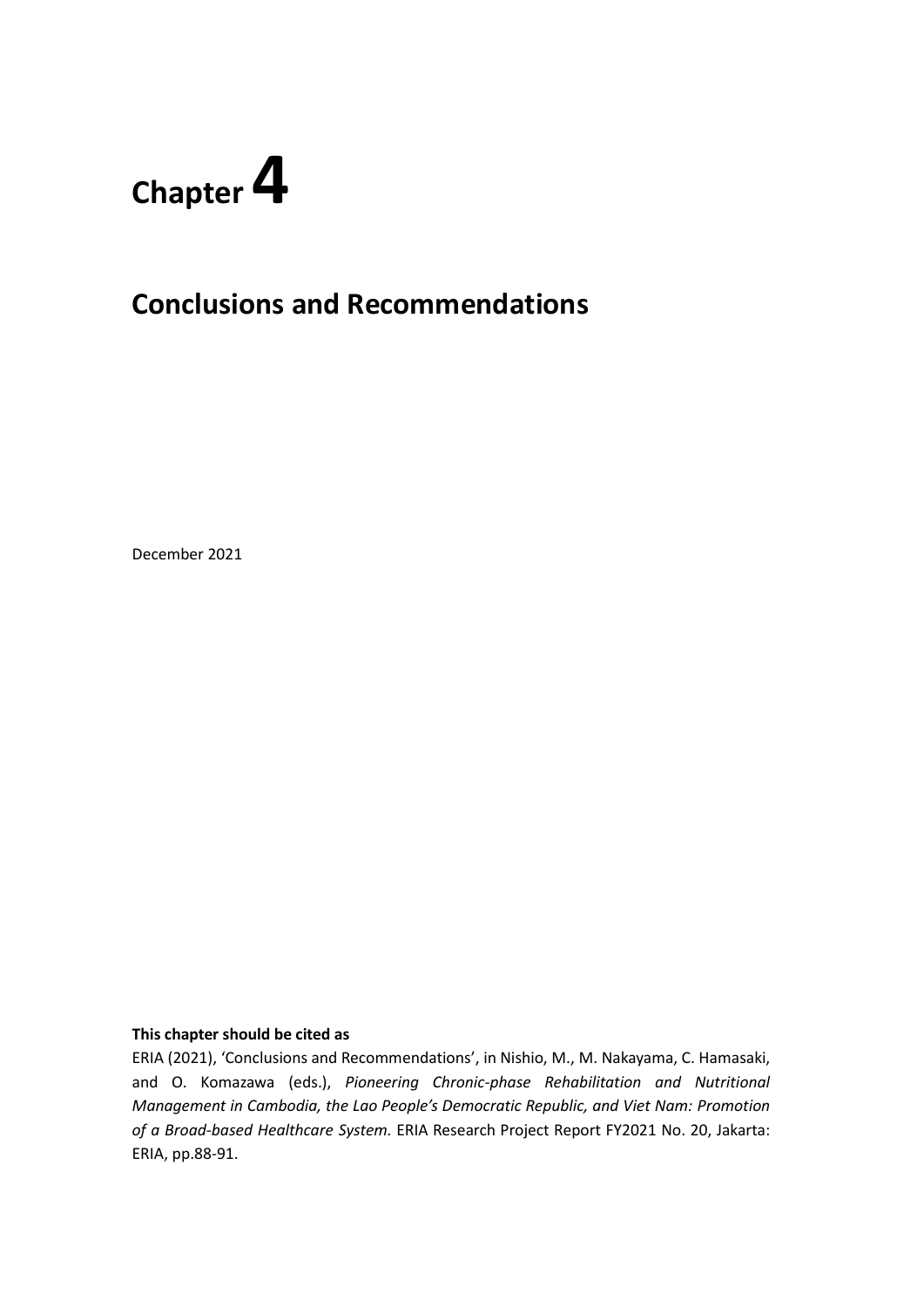# Chapter 4 Conclusions and Recommendations

### **Promotion of a 'broad-based healthcare system'**

The second term of this project focused on chronic-phase rehabilitation and nutritional management at hospitals in Cambodia, Lao PDR, and Viet Nam in line with the concept of a 'broad-based healthcare system' based on the Asia Health and Wellbeing Initiative of the Government of Japan (Government of Japan, 2018).

All the study countries recognise the importance of the promotion of active and healthy ageing, but social security systems are still developing. Long-term care is mainly provided by family members, relatives, and community members. The results of the questionnaire survey and case studies that were carried out under this project suggested that the family members spent a lot of time on caregiving, and it could be a physical and economic burden. Professional services for chronic-phase patients, such as nursing homes, home-visit nursing, and home-visit rehabilitation, are very limited. On the other hand, the people in the study countries still have strong filial piety and dearly wish for the recovery of the patients through rehabilitation so that they can resume their functions to live independently.

As seen in most countries globally, the study countries also have considerable disparity in the capacities of medical services and human resources between urban areas and rural areas. In such conditions, a coordination system between urban and rural and/or from acute to chronic care would be crucially important to optimise the limited resources, but this is very challenging. For example, it has been difficult to share information on patients amongst hospitals or staff so far, but the government might be able to develop a system that facilitates the seamless transition from acute care to chronic care. Information technology has the potential to contribute to the development of such a system.

Regarding the human resources of chronic-phase rehabilitation and nutritional management, the study countries have limited personnel who can handle them. For example, hospital staff, physicians, nurses, and even physical therapists, etc. rarely care for the patients who have already left, and the family members of patients are not usually trained how to care for and how to provide home-rehabilitation for disabled people. The concept of a 'broad-based healthcare system' is supposed to promote not only the recovery and the improvement of the physical functions of the patients but also the improvement and modification of the living environment so that older people and people with disabilities can live more independently. The healthcare authorities and other stakeholders can be encouraged to promote awareness of the importance of chronicphase rehabilitation and nutritional management to both healthcare professionals and the public.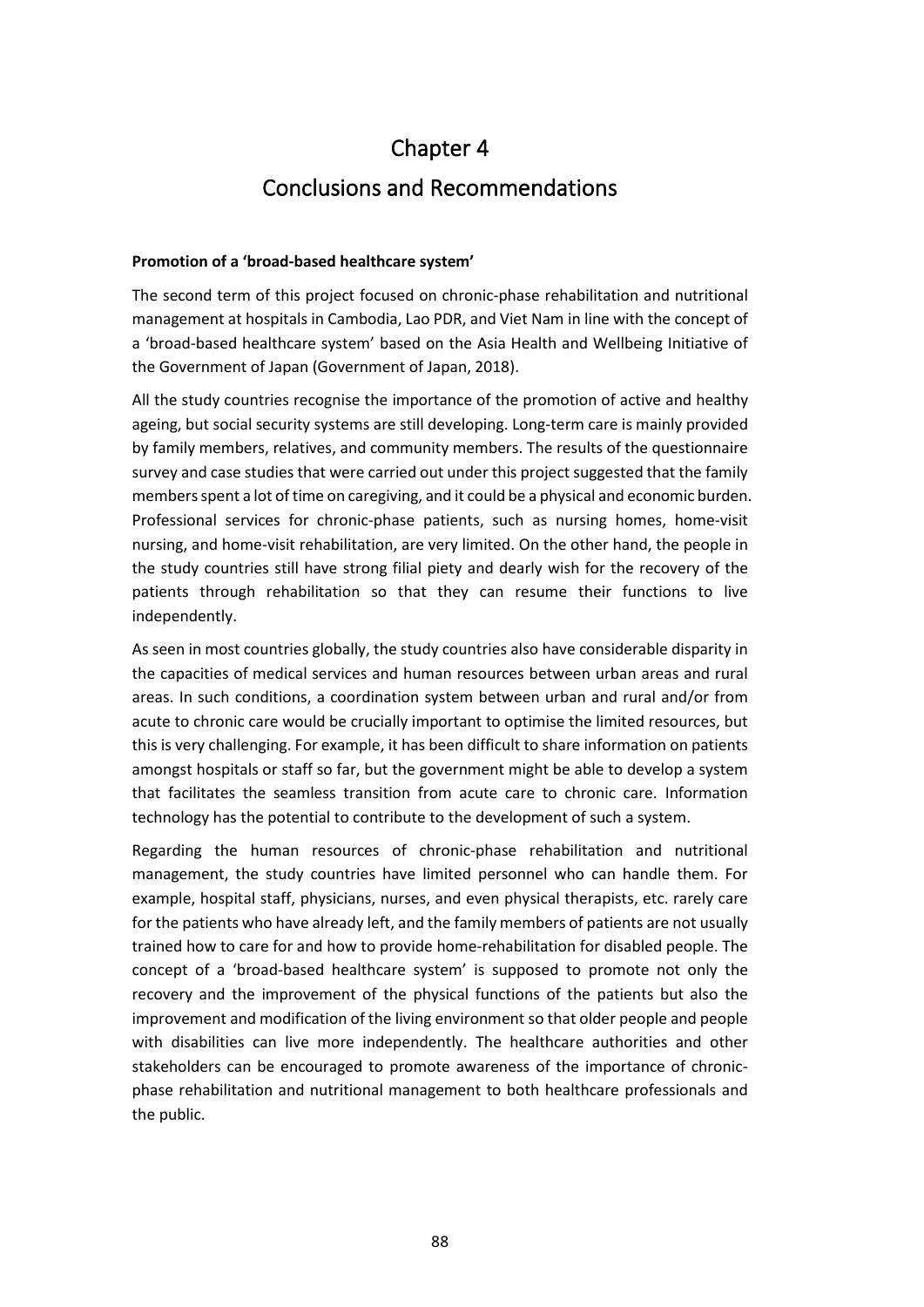#### **Potential of digital technology for the development of healthcare systems**

The health status and required healthcare services in the study countries are different from country to country, between urban and rural areas, between the high- and lowincome population, and amongst ethnicities. During rapid economic growth and accompanied social change, the problem of the double burden would emerge, and the study countries have diverse health problems, from undernourished children and endemic infectious diseases to overweight, some habits harmful to health, and noncommunicable diseases. The governments of these countries would be required to improve their healthcare systems to cover such diverse problems. The concept of a 'broad-based healthcare system' also aims to address such complicated challenges. This study showed the potential of chronic-phase rehabilitation and nutritional management as some specific strategies for a 'broad-based healthcare system'. We believe our trials suggest that the promotion of continuous rehabilitation, even after leaving a hospital, healthy meals, and the modification of the living environment, can contribute to disease prevention and functional recovery.

Also stated in this report, the study countries need to create further human resources to establish a 'broad-based healthcare system', at least in terms of chronic-phase rehabilitation and nutritional development, but digital technology, i.e. information technology, artificial intelligence, and robot technology, has the potential to bring the leapfrogging development of healthcare systems in these countries. Mobile data networks are expanding quickly globally and digital communications using smartphones is becoming widely available even in rural areas in all corners of the world. Digital technology can be a breakthrough for optimising healthcare resources which are unevenly distributed and usually concentrated in big cities in any country. In this sense, the component of digital technology could be included in the concept of a 'broad-based healthcare system'.

An example of a digital-technology-based approach is the case L2, which can be found in Chapter 2 of this report. Most family caregivers do not have the skills of caregiving. If a patient leaves hospital in the condition of full dependence, the family caregivers are required to provide intensive assistance to the patient, which would lead to a heavy burden, physically, mentally, and financially. If they can visit the hospital regularly, they could be given useful advice, but this is difficult for patients who live in the countryside. The case L2 would provide a good solution for such cases: video calls could make regular advice on rehabilitation and daily care possible even if the patient is based in a remote area. This system can be applied to other services like consultations and advice from experienced physicians and benefits both healthcare professionals and patients because it can reduce the cost and time for services.

Both the study countries and Japan have the same problem: an uneven distribution of healthcare resources and unmet needs for healthcare services, particularly in remote areas. All the governments can be encouraged to promote investment in the development of digital-technology-based healthcare services so that all people, from new-borns to older people, in any living condition can benefit from up-to-date healthcare services.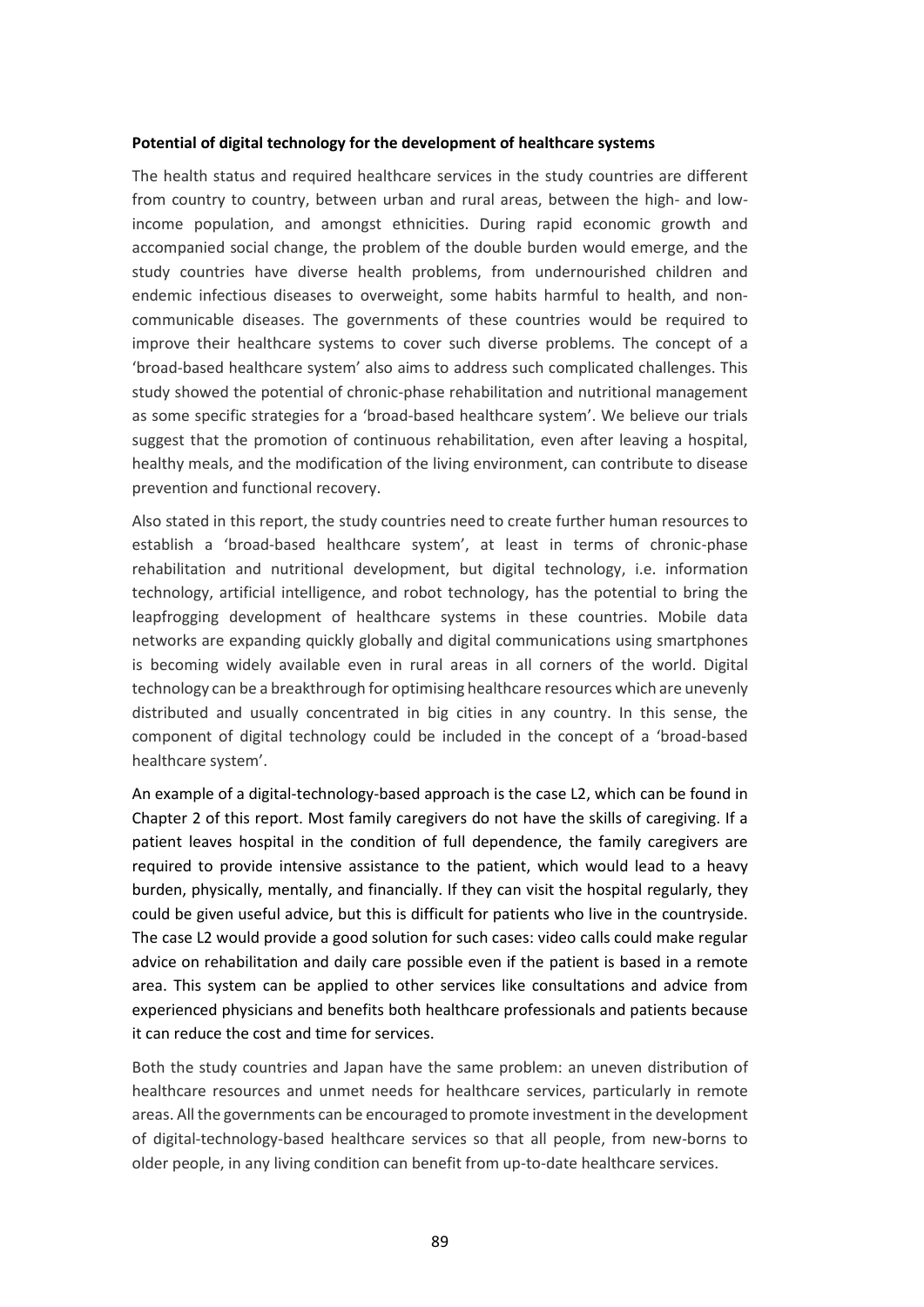#### **A cost-efficient healthcare system**

As the population of older people grows, Japan's national medical care expenditure has been skyrocketing. It was about ¥30.1 trillion or 5.7% of the gross domestic product (GDP) of Japan in 2000 but increased to about ¥43.4 trillion or 7.9% of GDP in 2018. These figures do not include the expenditure of long-term care insurance, which was about ¥10.4 trillion in 2018. Considering the rapid population ageing, the study countries would also be expected to have a similar financial burden on healthcare services. The concept of a 'broad-based healthcare system' was designed to possibly contribute to the reduction of such a burden through the promotion of active, healthy, and productive ageing.

As the country with the most aged population in the world, Japan can share some good practices in line with a 'broad-based healthcare system'. Kashiwa City, located in the outskirts of Tokyo, provides one of them, the 'Kashiwa model'. The city has a large population of baby boomers, who were born some years after the end of World War II and still account for a considerable proportion in Japan's population structure. The Kashiwa model was designed to promote active and healthy ageing and to realise 'ageing in place' because it was expected that hospitals in and around the city would not be able to accommodate all the people of this generation when they were dying in terms of the capacity both of patient beds and human resources. The model incorporates a wide range of concepts, such as health promotion (disease prevention, community healthcare, nutritional improvement, and exercise programmes), social involvement of older people, seamless transition from acute care to long-term care, and information sharing systems amongst the stakeholders involved with any type of care in the community. The city also promoted the employment of older people as one of its strategies to prevent frailty.

Another example is the 'Life Support Mie-Nishi' project in Yokkaichi City, an industrial city in central Honshu of Japan. Under this project, older people in the local community established a membership group that provides mutual support amongst members for their daily needs, such as house cleaning, shopping, and food preparation, etc. Both these examples were developed aiming for the promotion of active, healthy, and productive lifestyles for older people and, potentially, for the reduction of financial costs of public healthcare expenditure.

In conclusion, this report dealt with the outcome of pioneering projects of chronic-phase rehabilitation and nutritional management in Cambodia, the Lao PDR, and Viet Nam. Considerable needs for such services have been detected, but it has also been identified that further resources are needed to provide such services. Considering the diversities in the social, culture, and political backgrounds of these countries, it would be important to deeply understand the real needs for the services, as presented in this project, to promote a 'broad-base healthcare system'. The governments of Cambodia, the Lao PDR, and Viet Nam can be encouraged to review their current healthcare systems, particularly whether they are covering the 'double burden' or not, and identify the unmet needs of healthcare services. Multilateral cooperation amongst Cambodia, Japan, the Lao PDR, and Viet Nam has a great potential for achieving the development of reliable and affordable healthcare systems which is in line with universal health coverage as mentioned in the 2030 Agenda